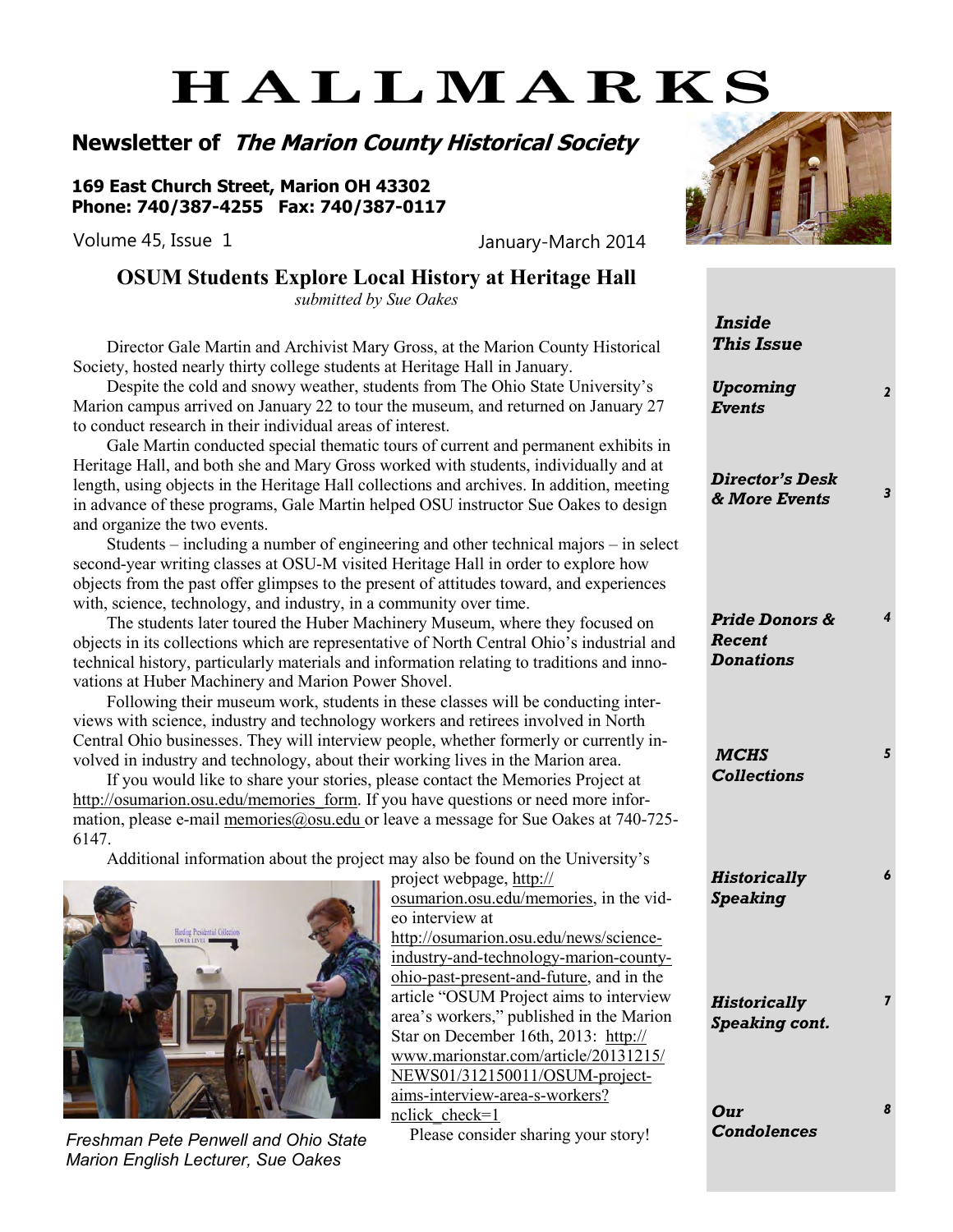### **SAVE THESE DATES! WHAT'S HAPPENING AT HERITAGE HALL & BEYOND**

#### **JANUARY –FEBRUARY Museum closed Except by Appt. Office is Open Tues. – Friday, 9:00am – 4:00pm**

Feb. 24 Mon. 9:00am Museum Clean-Up Day Volunteers Needed!

Feb. 27 Thurs. 7:00pm Program on dating 19th century photographs by using clothing, hairstyles and other clues. Presented by Gale Martin. Heritage Hall Auditorium

#### **MARCH—APRIL Museum Opens Weekends Only Office now open Mon. – Friday 9:00am – 4:00pm**

March 01 Sat. 1:00pm Volunteer Training Heritage Hall Auditorium

- March 10 Mon. 2:00pm Executive Committee Meeting Heritage Hall Auditorium
- March 18 Tues. 10:00am Marion's History Discussion Group TRECA Community Room
- March 18 Tues. 7:00pm Board of Directors Meeting Heritage Hall Auditorium
- March 28 Fri. 7:00pm Night at Heritage Hall Heritage Hall
- March 29 Sat. 7:00pm Night at Heritage Hall Heritage Hall
- April 07 Mon. 2:00pm Executive Committee Meeting Heritage Hall Auditorium
- April 15 Tues. 10:00am Marion's History Discussion Group TRECA Community Room
- April 15 Tues. 7:00pm Board of Directors Meeting Heritage Hall Auditorium
- April 24 Thurs. 9:00am Set-up for Rummage Sale Heritage Hall Auditorium
- April 25 Fri. 4:00pm Rummage Sale (MCHS Members Only) Heritage Hall Auditorium
- April 26 Sat. 9:00am Rummage Sale Heritage Hall Auditorium

#### **MAY - Museum Open Wed – Sun, 1:00pm – 4:00pm**

- May 03 Sat. 7:00pm Time Traveler's Ball Harding Hotel
- May 12 Mon. 2:00pm Executive Committee Meeting Heritage Hall Auditorium
- May 20 Tues. 10:00am Marion's History Discussion Group TRECA Community Room
- May 20 Tues. 7:00pm Board of Directors Meeting Heritage Hall Auditorium
- June 09 Mon. 2:00pm Executive Committee Meeting Heritage Hall Auditorium
- June 17 Tues. 7:00pm Board of Directors Meeting Heritage Hall Auditorium
- June 19 Thurs. 7:00pm Program Meeting, Clement Vallandigham and the Civil War Heritage Hall Auditorium
- July 10,17, 24, 31 Thurs. 9:30am Blast From the Past July 07 Mon. 2:00pm Executive Committee Meeting Heritage Hall Auditorium

### **Exhibits Come to Life During "A Night at Heritage Hall."**

 The Marion County Historical Society will present the 8th Annual "A Night at Heritage Hall" on Friday evening March 28 and Saturday evening March 29 from 7pm to 9pm. This event gives visitors the opportunity to explore our past. Imagine roaming Heritage Hall at night! Courageous participants explore the dimly lit museum with flashlights, meet historic personalities and discover many new things about history as they wander among exhibits that spring to life to tell their stories. Pre-registration for non-members is \$7 per person; tickets at the door are \$8. Pre-registration for members is \$3.50 per person; tickets at the door are \$4.

 To register your family or group for one of the flashlight tours, send your check or money order to NAHH Heritage Hall, 169 East Church Street, Marion OH 43302 or purchase tickets online at www.marionhistory.com. For more info call MCHS at 740-387-4255. The preregistration deadline is March 27.

#### **Time Travel with the Marion County Historical Society!**

Join us at the beautifully restored Hotel Harding in Marion on May 3, 2014, from 7pm to 11pm for a fun-filled evening visiting the past, present, alternate past and future! Enjoy dancing, demonstrations of historic crafts such as weaving, calligraphy, chain mail and more; learn historic dances; be a part of the costume parade, indulge in a Victorian tea, and sample sumptuous appetizers and desserts provided by the best caterers around. Dress from the past, present, alternate past and future is encouraged! Steampunk enthusiasts are welcome! Ticket Prices are \$15 in advance and \$20 at door. Event sponsors include Harding Centre, All Occasions and Special Occasions.

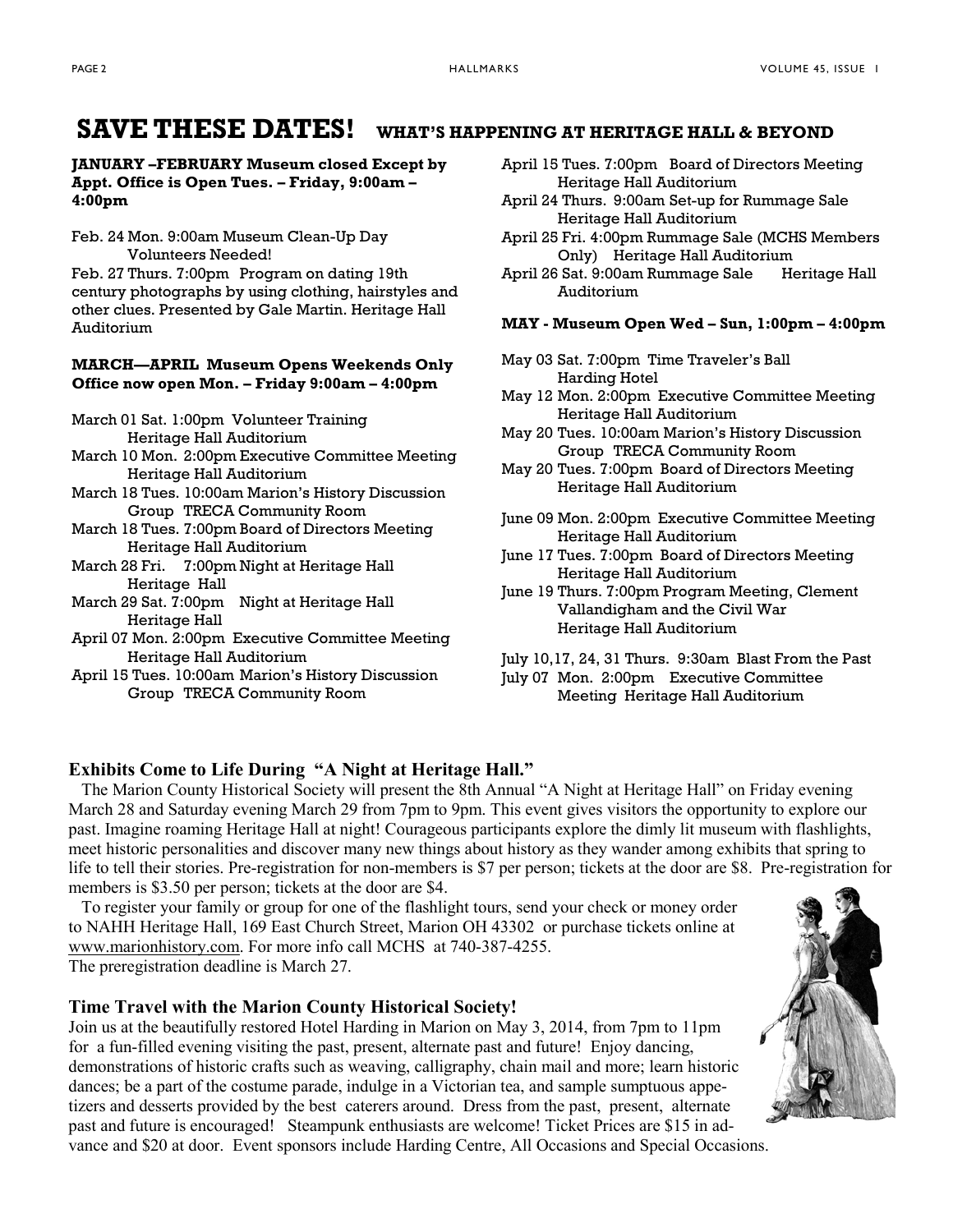### **FROM THE DIRECTOR'S DESK:** by Gale E. Martin, Executive Director

The staff and members of the Marion County Historical Society are serious about preserving the history of Marion County. If you have visited any of our recent exhibits, you will have viewed many of the artifacts we have in our collections from individuals, businesses, schools and churches of Marion City and County. If you could peek into our archives, you would be amazed at the tens of thousands of items waiting to be displayed. We have everything from

autograph and photo albums to phonographs. We even have tools and Indian artifacts! Imagine having over 100 years of Marion Star newspapers to preserve! All these articles have something in common – they are part of Marion's history that is being kept in trust for future generations.

 Of course, preservation is not cheap, requiring special acid-free boxes, acid-free paper, specially-made Mylar enclosures for photographs, etc. All of these are expensive, but necessary to be sure that our grandchildren and their children are able to see these valuable artifacts in the same condition they are today.

donating it to the museum someday. Today is someday! Call us at 740-387-4255 and ask Perhaps you have been looking at that item handed down for generations and thought of if it is something we might like to have. You see, another of our passions is SHARING Marion County history. By donating your artifact, you could be sharing it with all the people who enter our doors.

 Please also remember, when it is time to renew your membership to the society, that we need your support to help to purchase archival materials and maintain the quality of exhibits and programming the Marion community deserves. Please also remember us with your generosity when estate planning as well.

*Tintype of Sophia De Roche Rinker and child donated by Carolyn Irene Ulsh*

#### **ARE YOU THINKING OF DOING SOME SPRING CLEANING?**

 Those gently-used unwanted items can greatly benefit the Marion County Historical Society! This year we will once again have a special members only sale from 4-6 on Friday April 25. Our annual rummage sale is set for Saturday April 26 from 9 AM – 5 PM in the Heritage Hall Auditorium.

 Bring your items to Heritage Hall between the hours of 9 AM to 4 PM from April 21 to 25. If you need pickup for your items just call Heritage Hall and let us know. Volunteers are needed for pricing items ahead of time and for helping watch over the sale. Call Heritage Hall 740-387-4255 for more details. Please, do not bring or send any clothing!

#### **Terradise Garden Tour, Yard and Plant Sale Sunday, April 27**

 The landscaped and natural areas around Trella Romine's former home, Terradise, now a nature center, will be open for a yard sale and spring tour on Sunday, April 27 from noon to 4:00 P.M. Terradise is located southwest of Caledonia eight miles east of Marion.

 When Ray and Trella Romine purchased the 18 acre property and built their home on the banks of the Whetstone River, they felt they had found heaven on earth. Ray coined the word "Terradise" to express that sentiment.

 One of the attractions is the variety of spring wildflowers. Terradise already had spring beauties, trout lilies, wild hyacinths, trilliums, Virginia bluebells, wild ginger and violets and Trella visited neighboring woods for other species native to the area. Now fifty species of spring wildflowers are found here. There are twenty species of native trees, and twenty more species have been planted. Terradise has been named an Ohio Natural Landmark by the Division of Natural Areas and Preserves of the Ohio Department of Natural Resources.

 To reach Terradise from State Route 309 at Caledonia turn south on State Route 746. Where it turns left continue straight ahead on Whetstone River Road North, passing the curve at the Thew Cemetery. Terradise is the second house on the right at 1536. Parking is across the road from the house. Gale Martin of *Natives in Harmony* and Bob and Sue Harter of Delaware Ohio will offer native plants and herbs for sale.

 Visitors may also tour the Terradise Nature Preserve, a site of the Marion County Park District, across the river from the house. It has graveled access, a parking lot and shelter house. Paths lead along the river and through the woods. It is located at the dead end of Marion-Williamsport Road off State Route 746 one mile south of Caledonia. It is also a geo cache site and is open daily from sunrise to sunset. This 14 acre preserve is a gift of twelve acres from Romine and two acres from Ralph Boger. For more info phone: 513-484-9729 or E-mail David Haldeman at haldemandavid@gmail.com.

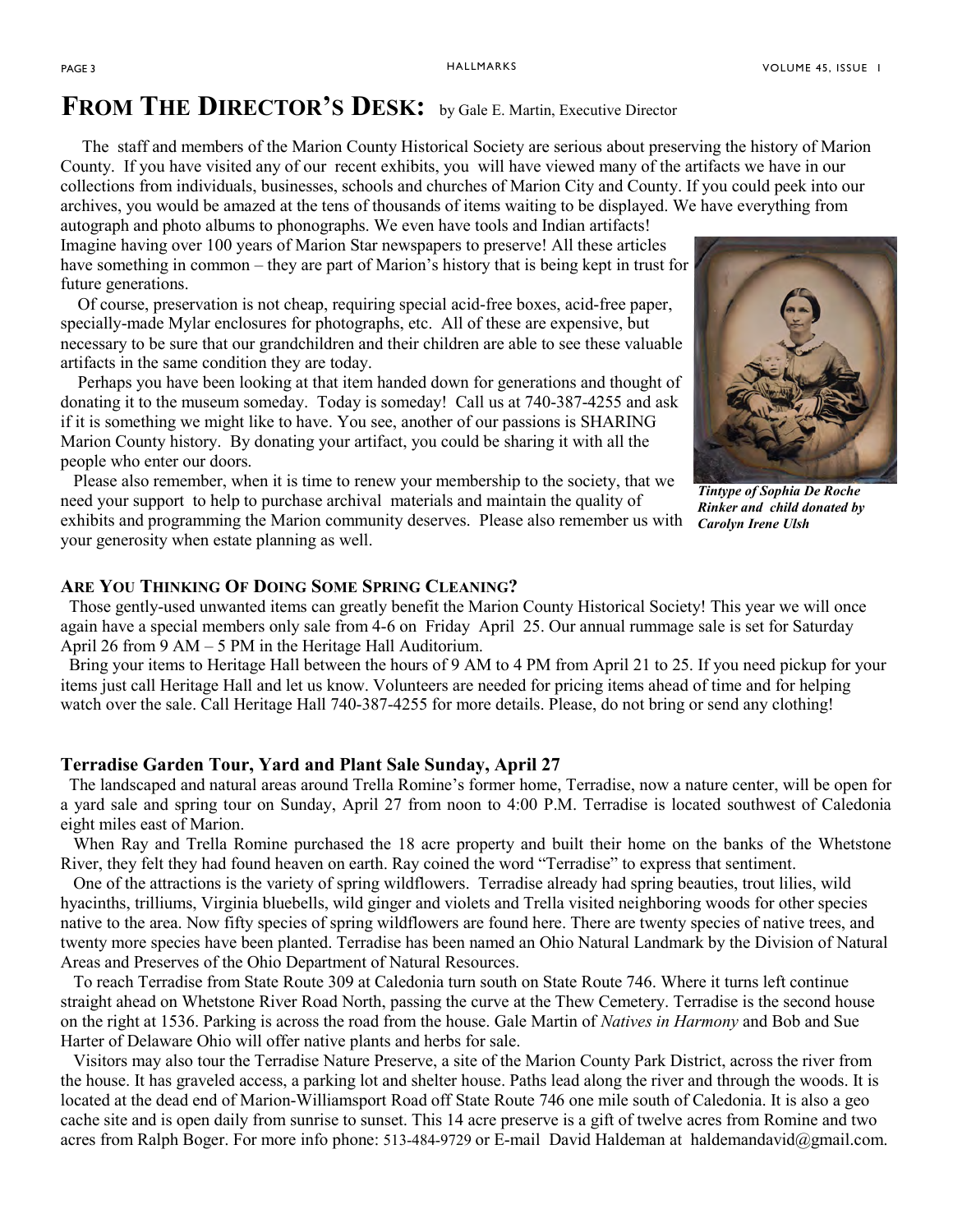## **A Big Thank You to these Pride Members for contributing to the 2014 MCHS Budget**

#### **\$50,000**

James Conkle, Daniel Conkle, Cynthia Antone, Judith Roberts in memory of Louis & Berniece Conkle

#### **\$500 to \$999**

Mary Donaldson, Kevin & Rebecca Shafer, Jack & Bea Kellogg

#### **\$250 to \$499**

Mark & Diana Melroy, Wyandot, Inc., Allen & Susan Potts, Fred & Judy Hazen, Rex & Carolyn Parrott

#### **\$100-\$249**

Mike & Phyllis Glasco, Warren Brown Family Foundation, Judy Kilbury, Kenneth & Maureen Cole, Daniel & JoAnn Zimmerman, Jack Shaffer, David Haldeman, Thomas & Marjorie Wilson, Terry & Pam Rowland, Marion General Hospital, Daniel & Valerie Wigton, Gary & Karrin Risch, Clair & Karen Zimmerman, Douglas & Marjory Denzer, Virginia Telfer, Thomas & Susan Brown, Meredithe Predmore, Michael & Diane Watson, Doris Harraman, Johnston Supply Inc. , M. Joseph & Joyce Miller, Charles R. Crisler, Lee Sisler, Jerry & Beatrice Agner, Shelby Needham, Amy Deuble, Jeanette White, Ralph & Mary Lee, Gary & Carol Robinson, David & Karen Ream, Carolyn Ulsh, Lowell Thurston, James & Renee Paxton, Stephen & Mary Jenkins, William & Nancy Gracely, Larry & Mollie Geissler, Richard & Diane Mault, Karen Ward, Dr. David Fitkin, Ralph & Jane Brown, Rebecca Yannitell, Phil & Paula Reid, Robert & Janet Lucas, Teddy & Carol Jolliff, David & Brenda Little, Morral Companies, LLC, Dorothy Skeele, Sharon Mathews, James & Barbara Hering, Tarlok & Amar Purewal, Paul & Janet Augenstein, Daniel & Linda Russell, Charles & Jeanette Sens, Howard Davids, Judy Fox, Richard & Janet Bryson, William & Debbie Bowers, Randy & Sandy Winland

## Exciting Recent Donations to MCHS!

CATHEDRAL PHONOGRAPH: Last fall, MCHS member Mike Perry contacted us regarding an opportunity to purchase a Cathedral Phonograph originally manufactured in Marion during the 1920s. We were very interested in the machine, but the society has no dedicated funds to purchase items such as this. MCHS Board member, John Murphy contacted the Ridgedale Lions and the Prospect Lions about the Cathedral Phonograph and the two groups, along with Mike Perry and John Murphy, donated enough to cover the cost of purchasing the machine and having it transported to Marion from Georgia.

KING PHONOGRAPH: Just recently a phone call led to the arrival of another Marion-made machine. Richard (Dick) Tuttle, who now lives in Delaware, contacted MCHS about a phonograph that had been owned by his grandfather and produced by the King Lumber Company of Marion.

His brother, Robert, had the machine at his home and had passed away. It was his wish that the machine come to the Marion County Historical Society.

Once again John Murphy came to our rescue and went to Delaware, picked the machine up and delivered it to Heritage Hall.

Both of these machines will be on display in the Marion Manufacturing area located on the lower level of Heritage Hall.



EDWARD HUBER HOME ANDIRONS AND LIGHTS: About the same time we were trying to figure out how to come up with the means to obtain the Cathedral Phonograph, Virgil and Liane Curren contacted MCHS about some treasures they were ready to donate. Among the items were andirons, lights and a sink that had been in the Edward Huber house.

This magnificent pair of antique hand forged andirons has varying motifs of scrolls throughout and are some of the nicest examples we here at Heritage Hall have ever seen.

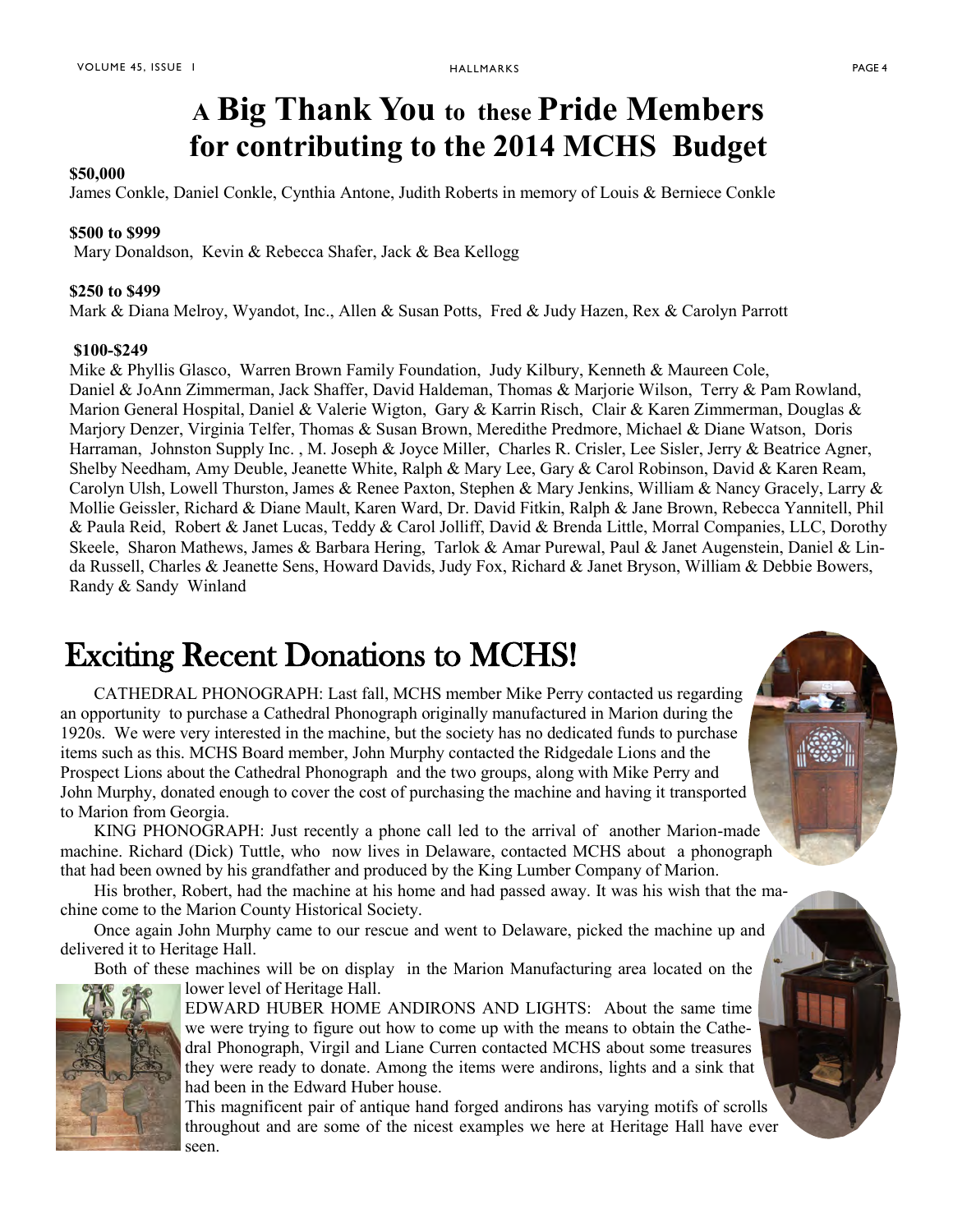### **What's new in the MCHS collections?** *Accessioned between 11/29/12 –3/22/13*

**Dorothy Young:** Beige wool 3/4 length coat; Dark blue crepe dress with matching belt; Frank Bros. dress box; Two metal lard cans; Fisher Price corn popper from Snow's Racquet Store

**Barbara Brown: Black lace dress:** Silver brooch with tiny silver beads and oblong glass adornment; Sepia photograph of Barbara Brown family

**Judy M. Smith:** Children's clothing including brown leather gloves, red wool shoes, beige baby bonnet and dress; Silver plaque from coffin of Letta M. Bahr; Sepia photograph of the Obenour family; photographs of the Drollinger family including Samuel Drollinger, family portrait, family photograph outside their home, Sam Drollinger at work at a quarry, Carl & Harry Drollinger as children, seven black and white photographs of work at a quarry gravel pit; B&W photograph of Snyder Milling in Marengo, Ohio; Army-Navy "E" Award to Osgood for Excellence in Production awarded to Samuel L. Drollinger, October 7, 1942 at the Osgood Company, Marion, Ohio.

**Stephen R. Sutherland:** Two volume set of "Beauties and Curiosities of Engraving" with provenance.

**Ruth Moloney Cowgill:** Book "On Grandfather's Farm", Information on the poems & antidotes written by Ruth

**John W. Watkins:** Several R.L. Watkins items including an 1883- 1885, 1888 and 1891cash flow ledgers, 1891 advertising ledger, 1884 expense ledger; Hand written advertisement for "One Dip Pen"

**Jim Christian:** Book - Wright's Official History of the Spanish-American War.

**L. Raff: Art Horse Magazine:** Issue No.15 Article by L. Raff with information about Prince Imperial

**Carroll Neidhart:** B&W framed photograph of a day the circus came to Marion; Photograph of 1907 parade on Center Street at Main Street

**David Haldeman:** CD by David Haldeman and his band – "Headin' South with Bone Voyage"

**Sue Evans:** 1958 Oil painting of Frederick C. Smith painted by Arthur Edwin Bye; 1996 Oil painting of Frederick G. Smith painted by Luciene Le Breton; Photographic portrait of Betty Smith

**Jenny Noftz:** Framed oval photographic portrait of a child

**Gaile A. Baker, Jr.:** Short autobiography of Gaile A. Baker, Jr.

**Albert Ward Collection:** Assorted WWI era items including letters (some censored) and other communications from Lawrence E. Webb from his stations at Camp Sherman, Camp Mills, overseas deployments; WWI era Letters to Hayes Ward, U.H. Wade, and Mrs. Hayes Ward

**Chris Northrup:** Photograph of Herford bull; Postcard and two reviews of the play "The Ohio 4th" by Daniel Shoenman; 1919 Marion County Fair fan; advertising fan from Gast Bakery and Restaurant, Prospect

**Marion Star:** B&W photograph of The Marion County Bank

Richard Burtch: Sepia photographs of Daniel Mevy who served in the Honor Guard for President Harding

**Lewis Casky:** Two B&W photographs of the Caledonia Methodist Church; " A Memorial - Brief History of Caledonia Methodism 1833-1909" booklet

**Julien Devereux Weeks:** B&W photographs and other items from Weeks family album c. 1914-1926; assorted Marion Star and Cleveland Plain Dealer newspapers c. 1891, 1895, 1916, 1919 & 1922, many relating to Weeks family members; Copy of Gettysburg Address; c. 1860 Daguerreotype on black case; Five Calvary United Church Directories 1998-2004

**Louise Varisco:** Collection of c. 1800 carte de visites & cabinet cards of people and sites in Marion area; 1882 Tenth

Annual Commencement Program for Marion High School; Census records for Theron & Mary Prentice 1870-1920

**Charlton Myers Collection:** Correspondence with Ohio Historical Society regarding War of 1812; Handwritten notes regarding the Harrison War Trail; Hand drawn map of Whetstone River Area south of Waldo; Tapes of the "Salt Rock Historical Society" WMRN radio show c. 1960; Assorted notes on a variety of topics relating to early Marion County events and people; Howe 1888 History of Ohio 5 vol. set; 1882 Marion County Directory; 1860 State Gazette & Business Directory; Copy of Bradford R. Durfee's will

**William P. Murphy:** Assorted WWII items including a metal clad Bible, copies of Honorable Discharge and other military papers for Sterling Junior Pratt

**Lucian Arnett:** 1864 Civil War letter from a sister to her brother in Jonesboro, Georgia that was found on a dead soldier

**John and Jana Bartram:** 1881, 1886, & 1896 Marion Independent newspapers; 1884, 1887 & 1888 Marion Democratic Mirror newspapers; 1900 Marion Democrat newspaper; 1884, 1888, & 1899 Marion Daily Star newspapers; 1895 Marion Astonisher newspaper; 1897 Marion Daily Transcript newspaper

**Mrs. John Schott:** Newspaper clipping regarding origins of Marion County village names

**Carolyn Irene Ulsh:** 1864 Bible; 1908 Bible; 1920 New Testament; 1881 Tried and True Buckeye Cookery cookbook; 1912 New Webster Illustrated Dictionary

**Sarah Henry Family:** Re-enactment clothing including children and adult dresses and aprons from Marion Sesquicentennial Celebration in 1972

*Please Note: Some of the recent accessions may have been in storage before being added to our collections. While we do our best to be prompt, our volunteer archival staff often work on other projects as well. If you have recently donated an item and do NOT see it on this list, the item has not yet been accessioned.*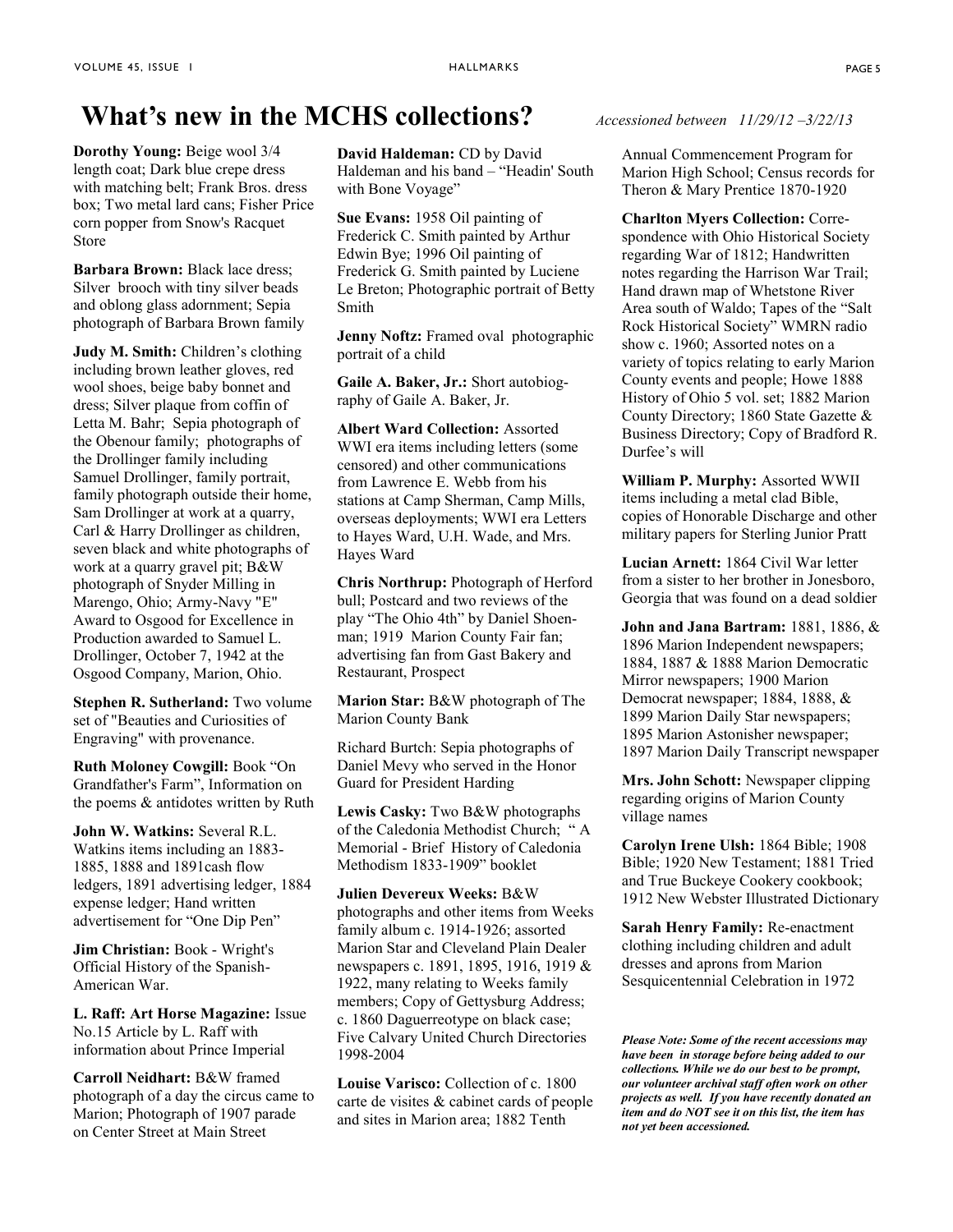### *By Fred Malone, MCHS Board President*

As we begin the last full year of our 150th commemoration of the Civil War, I want to share a story of a real survivor with you. Of course, there are many great tales of heroism , glory and survivorship that have become a part of our historical learning process. I want to tell you of a man from Marion, an immigrant, who came to this country as a child and became a man during a trying period in U.S. history.

 William Fies was born in Ellmendingen, Baden, Germany on October 17, 1841. The family emigrated to the United States in 1847 when William was 6 years old. They settled in New York City as did many people coming from Europe in those days. However, in September of 1852 the family moved to Marion to escape the over crowded conditions of New York and start a new life.

 At the age of seventeen William was apprenticed to learn the trade of cabinet making, an occupation that would have a bearing on his future adult life in Marion. Over the next three years he practiced his new trade and planned for his future. On April 12,1861 at 4:30 A.M. the world as William knew it was about to change. As residents of Marion, Ohio slept, the newly formed Confederate army opened fire on Fort Sumter and forced the evacuation of Major Robert Anderson and the remaining federal troops. Three days later, newly inaugurated President Lincoln asked for 75,000 three-month militia soldiers to suppress the rebellion and the war escalated from there. Lincoln, speaking to Congress on Independence Day in 186l reiterated his intention to keep the union together. He called for another 400,000 volunteers to put down the uprising. The War Between the States was now full on.

 On the 30th. day of October, 186l, William enlisted as a private in Company B, of the 64th. Regiment Ohio Volunteer Infantry, at Marion, Ohio. He was appointed corporal November 16,1862, and later promoted to sergeant on April 1,1864. Fies served with the company until he re-enlisted at Blain's Crossroads, East Tennessee for three years more and was re-mustered January 27,1864. Sergeant Fies served with the 64th in all the campaigns, battles and skirmishes they participated in during that three year time period. He continued to distinguish himself as a soldier and a leader of men.

 On November 30, l864, General John Bell Hood caught up to retreating troops at Franklin, Tennessee, and launched a massive frontal attack in the afternoon. The Union troops abandoned their strong position and marched north at night. During the battle of Franklin, Sergeant Fies and five others from his company were taken prisoner and marched to Columbia, Tennessee to be held. After a few days, they were marched along with about 1800 other prisoners to Meridian, Mississippi where they were confined in a stockade. By the time they reached Meridian, most of them were in deplorable condition, having marched several hundred miles



over bad roads, in the winter, with scanty clothing and even scantier rations. Many of the prisoners were barefooted and sick. A few days later, their lives got a lot worse. The six boys from Marion's Company B, 64th OVI were packed aboard a train and sent to Andersonville, the worst prison the country had ever seen.

 Sergeant Fies described Andersonville as " hell on earth ". Over the next four months, he was forced to live outside in filth, with little to eat and no fresh water to drink sincethe ditches used as latrines were also the only source of drinking water in camp. The soldiers barely survived, often eating bugs, rodents or whatever they could find.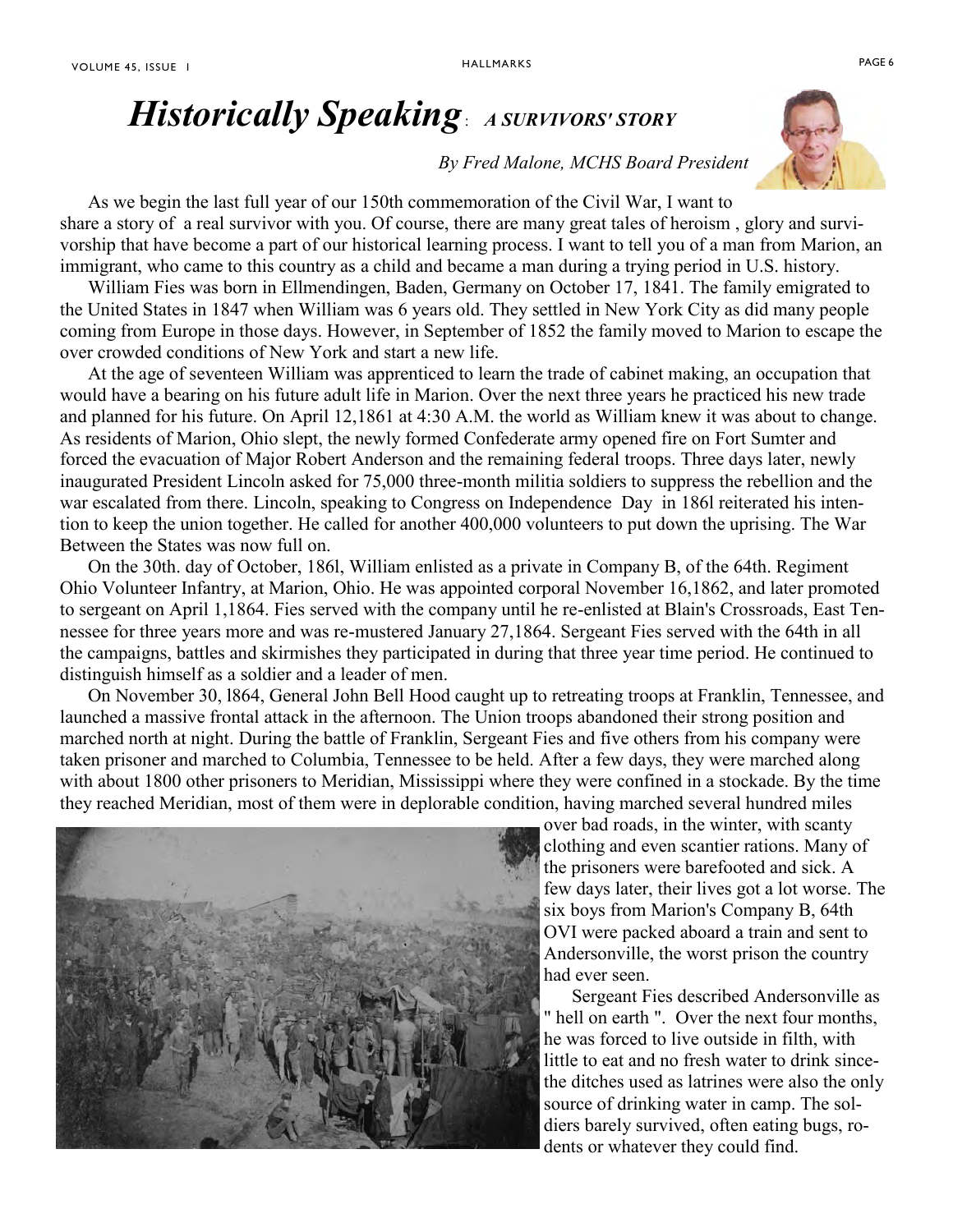On March 26, l865 as the war was winding down, Fies along with the five from Marion and several hundred others were taken out of the prison and moved to an encampment on the Big Black river near Vicksburg, Mississippi.

 On the 23rd of April, 1865 paroled union soldiers, of which Fies was one, were loaded on board the illfated steamboat, " Sultana " at Vicksburg. Over two thousand soldiers, along with passengers, crew and cargo (an exact number was never known) were packed together like so many cattle on board a ship that was licensed to carry only 356 people. The steamship was headed up the river to Cairo, Illinois.

 Fies, and the other soldiers were homeward bound from Andersonville and Cahaba Confederate prisons. They had survived the terrors of battle, the loss of close comrades, physical and mental wounds, the risky confinement of hospital, the humiliation of capture and surrender, homesickness, boredom, the daily threat of death by starvation, disease, suicide, robbery, injury, or death by raiders. The Sultana landed at Memphis, Tennessee on the evening of April 26th to offload some cargo. Sometime around midnight the boat left Memphis and proceeded north up the Mississippi River. At 2:00 A.M. on the morning of April 27, 1865 , the steamship exploded sending bodies, debris and fire into the air and the swollen Mississippi River.

 Sergeant Fies said he was brought to his senses by water being thrown over him by someone on the hurricane deck. The agonizing shrieks and groans of the injured and dying were heart rendering and the stench of burning flesh was intolerable. Fies was burned, his face bruised and bleeding, his left hand badly scalded and his shoulder dislocated. Once in the water, Fies managed to find a piece a floating wood to hold onto to prevent sinking to the bottom of the icy river. Hundreds of people were already dead from the exploded boiler and many more were to drown before the morning came. In all, over 1700 people perished from the sinking of the Sultana, mostly all soldiers. Sometime after daybreak, Fies was pulled from the water by a rescue boat and taken to a hospital in Memphis. After a few days in the hospital, Sergeant Fies managed to get on a boat bound for Cairo and would eventually make it to Camp Chase in Columbus. Fies was mustered out of the Union Army on May 30,1865 under a special telegraphic order from the war department, having served just three years and seven months in the army. Sergeant Fies claimed there were about twenty members of his regiment on board the Sultana at the time of the disaster, ten of whom were lost.



**WILLIAM FIES.** 

 Returning to Marion after the war, William Fies became a member of the firm of Fies, Schaffner & Dreyer in the furniture and undertaking business, which was dissolved in 1877 after eleven years. Fies continued in the business himself and in 1882 he and Amos Kling erected the Fies-Kling Block on South Main St. William continued in business for himself and became a very successful businessman and prominent citizen. Mr. Fies was a member of the Masonic order, Marion Chapter, R.A.M. and I.O.O.F. and the G.A.R. .

Fies served as a city councilman for four years, city clerk for four years, Chief of the Fire Department and a member of the Board of Education.

 Today we have Fies Avenue in the City of Marion and the Fies building still standing on South Main St. to serve as gentle reminders of the man who survived more than anyone could imagine.

 Marion had many active participants in the Civil War. The exhibit " What's Civil about this War" will open in March at Heritage Hall, there, along with contemporary objects visitors will find the stories of these brave soldiers told in their own words through letters incorporated into this exhibit. I would encourage you to come and see this exhibit and learn more of our local Civil War connections. I guarantee you will not be disappointed.